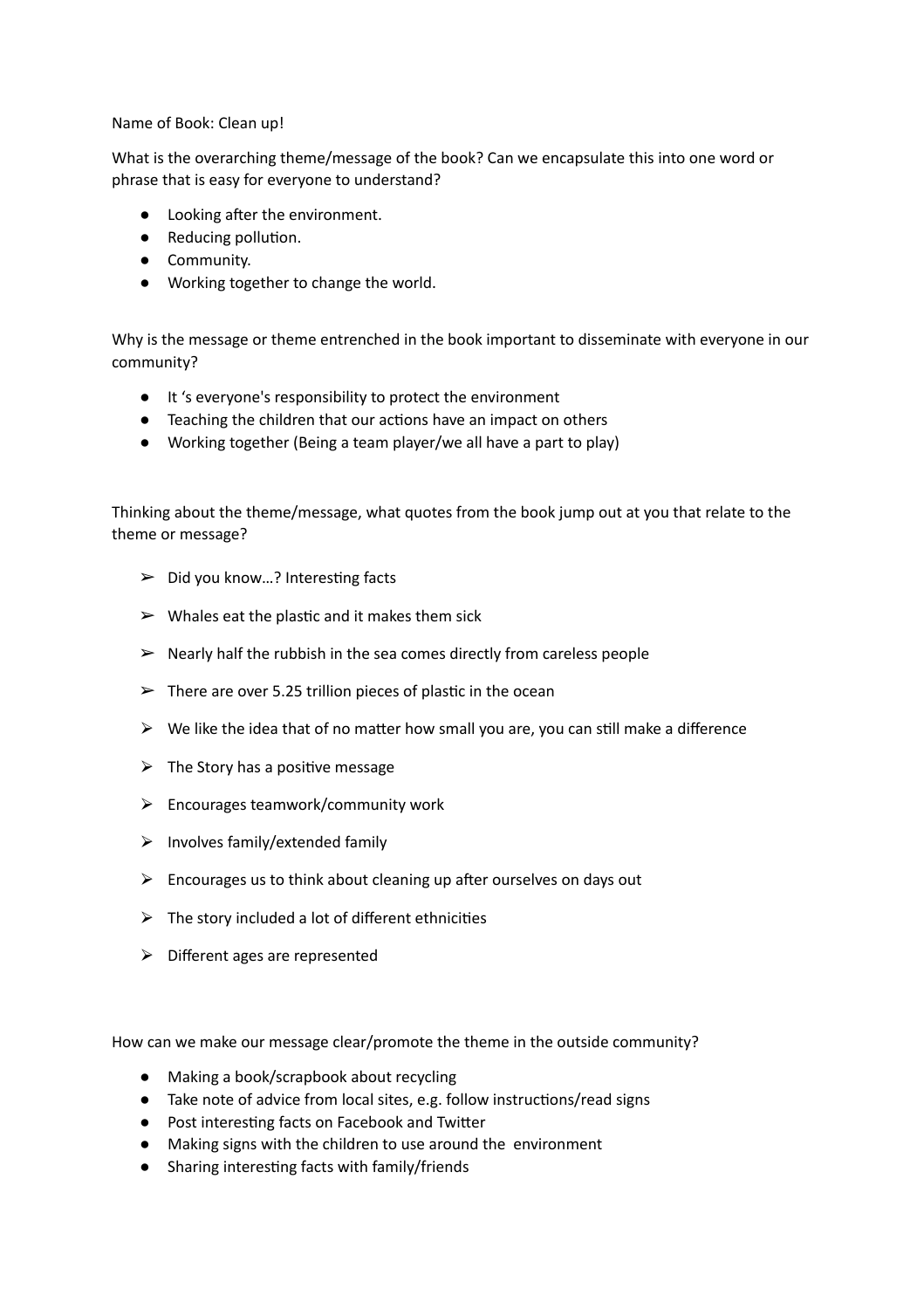What resources could we use to help bring the book to life?

- Variety of objects/junk modelling
- Seaside scenario

| Activity:                                                                                                                              | Target Audience: |
|----------------------------------------------------------------------------------------------------------------------------------------|------------------|
| Recycling bag- with a variety of objects e.g.<br>glass/paper/cardboard/plastic and sort them<br>out into correct recycling categories. |                  |
| Team Activities- Relay games, theme is to work<br>together to achieve a goal, taking turns to fill a<br>bucket of water.               |                  |
| Visits to animal sanctuary, taking care of our<br>nursery pets.                                                                        |                  |
| Activity about how to look after their pets.<br>What they eat, how to handle themetc.                                                  |                  |
| Finding animals/insects within our nursery<br>environment.                                                                             |                  |
| Junk modelling- reusing materials creating<br>recycling boxes with the children.                                                       |                  |
| Making art using junk/wrappers/papers.<br>Decoupage.                                                                                   |                  |
| Exploring the beach/seaside.<br>Talking about the materials we find on the<br>beach-sand/water/shells.<br>Talking about sea life.      |                  |
| Collecting bottles to make musical instruments.                                                                                        |                  |
| Recycling for maths activities.                                                                                                        |                  |
| ICT/YouTube- discovering different animals and<br>their environments.                                                                  |                  |
| PSED-Families/extended families, what do you<br>like to do with your family?                                                           |                  |
| Visit a local library- look at recycling books                                                                                         |                  |
| Leave the car at home to reduce air pollution<br>and promote active travel - walking, scooting,<br>cycling.                            |                  |